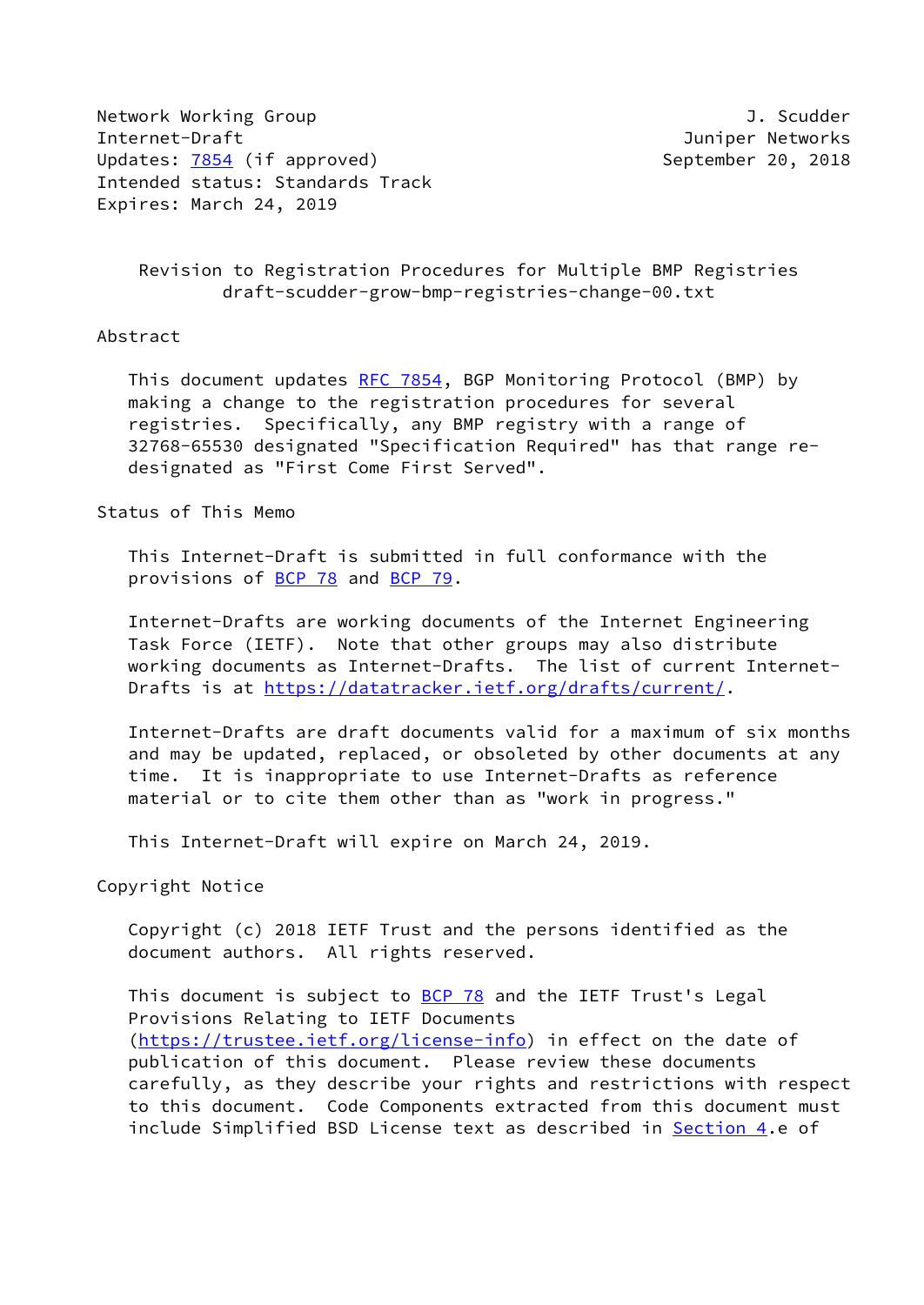<span id="page-1-1"></span>

| Internet-Draft |  |  | BMP TLV Registration Procedures |  | September 2018 |  |
|----------------|--|--|---------------------------------|--|----------------|--|
|----------------|--|--|---------------------------------|--|----------------|--|

 the Trust Legal Provisions and are provided without warranty as described in the Simplified BSD License.

Table of Contents

| 3. Security Considerations 3  |
|-------------------------------|
|                               |
|                               |
| 5.1. Normative References 3   |
| 5.2. Informative References 3 |
|                               |

## <span id="page-1-0"></span>[1](#page-1-0). Introduction

 [RFC7854] creates a number of IANA registries that include a range of 32768-65530 designated "Specification Required". Each such registry also has a large range designated "Standards Action". Subsequent experience has shown two things. First, there is less difference between these two policies in practice than there is in theory (consider that [\[RFC8126](https://datatracker.ietf.org/doc/pdf/rfc8126)] explains that for Specification Required, "Publication of an RFC is an ideal means of achieving this requirement"). Second, it's desirable to have a very low bar to registration, to avoid the risk of conflicts introduced by use of unregistered code points (so-called "code point squatting").

 Accordingly, this document revises the registration procedures, as given in [Section 2](#page-1-2).

<span id="page-1-2"></span>[2](#page-1-2). IANA Considerations

 IANA is requested to revise the following registries within the BMP group:

- o BMP Statistics Types
- o BMP Initiation Message TLVs
- o BMP Termination Message TLVs
- o BMP Termination Message Reason Codes
- o BMP Peer Down Reason Codes
- o BMP Route Mirroring TLVs
- o BMP Route Mirroring Information Codes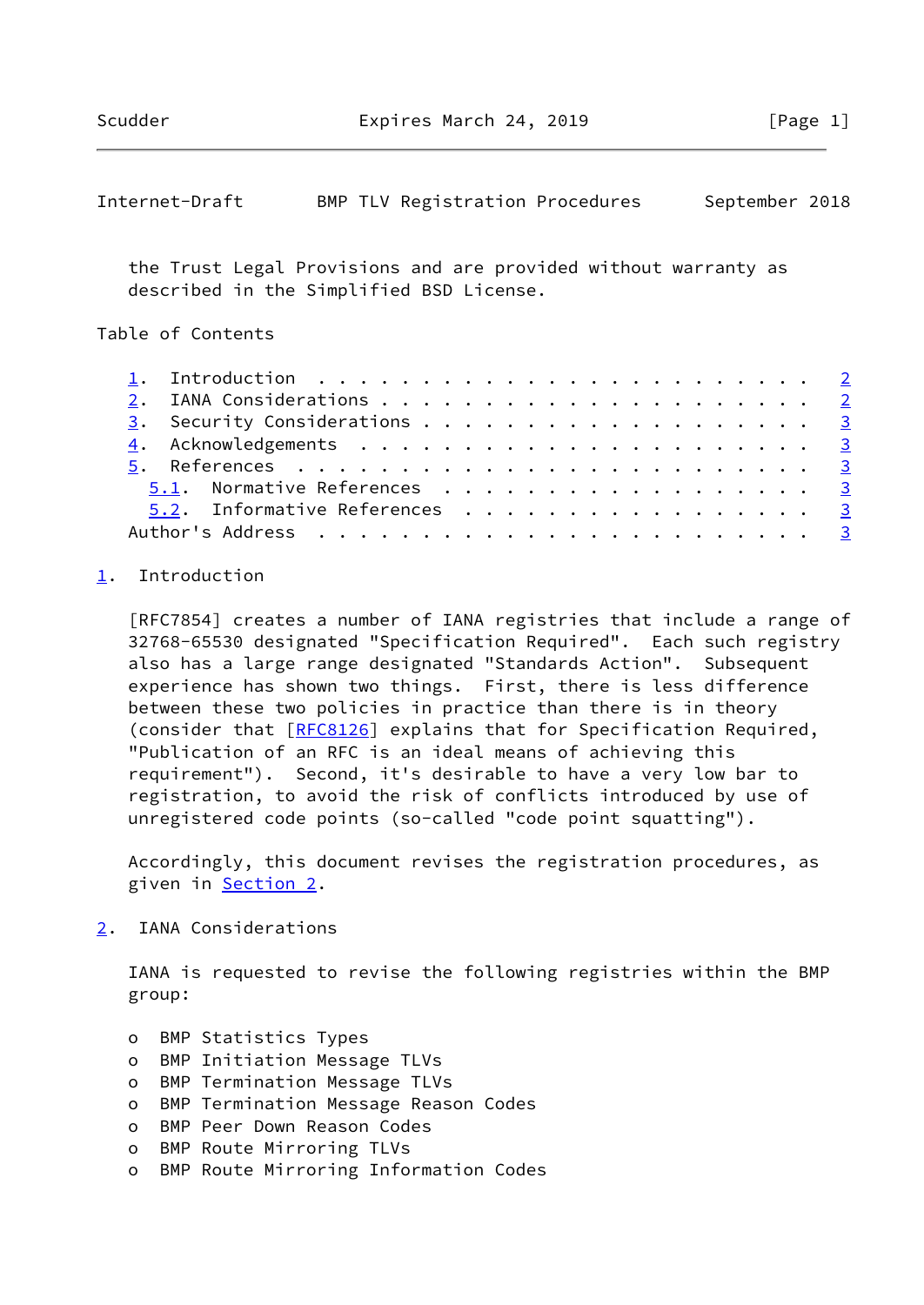For each of these registries, the ranges 32768-65530 whose registration procedures were "Specification Required" are revised to have the registration procedures "First Come First Served".

<span id="page-2-4"></span><span id="page-2-3"></span><span id="page-2-2"></span><span id="page-2-1"></span><span id="page-2-0"></span>

| Scudder                          | Expires March 24, 2019                                                                                                                                                                                                         | [Page 2]       |  |  |  |  |
|----------------------------------|--------------------------------------------------------------------------------------------------------------------------------------------------------------------------------------------------------------------------------|----------------|--|--|--|--|
| Internet-Draft                   | BMP TLV Registration Procedures                                                                                                                                                                                                | September 2018 |  |  |  |  |
|                                  | 3. Security Considerations                                                                                                                                                                                                     |                |  |  |  |  |
|                                  | This revision to registration procedures does not change the<br>underlying security issues inherent in the existing [RFC7854].                                                                                                 |                |  |  |  |  |
| 4. Acknowledgements              |                                                                                                                                                                                                                                |                |  |  |  |  |
|                                  | Thanks to Jeff Haas for review and encouragement.                                                                                                                                                                              |                |  |  |  |  |
| References<br>$\overline{5}$ .   |                                                                                                                                                                                                                                |                |  |  |  |  |
| 5.1. Normative References        |                                                                                                                                                                                                                                |                |  |  |  |  |
|                                  | [RFC7854] Scudder, J., Ed., Fernando, R., and S. Stuart, "BGP<br>Monitoring Protocol (BMP)", RFC 7854,<br>DOI 10.17487/RFC7854, June 2016,<br><https: info="" rfc7854="" www.rfc-editor.org="">.</https:>                      |                |  |  |  |  |
| [RFC8126]                        | Cotton, M., Leiba, B., and T. Narten, "Guidelines for<br>Writing an IANA Considerations Section in RFCs", BCP 26,<br>RFC 8126, DOI 10.17487/RFC8126, June 2017,<br><https: info="" rfc8126="" www.rfc-editor.org="">.</https:> |                |  |  |  |  |
|                                  | 5.2. Informative References                                                                                                                                                                                                    |                |  |  |  |  |
| $\lceil \mathsf{RFC1997} \rceil$ | Chandra, R., Traina, P., and T. Li, "BGP Communities<br>Attribute", RFC 1997, DOI 10.17487/RFC1997, August 1996,<br><https: info="" rfc1997="" www.rfc-editor.org="">.</https:>                                                |                |  |  |  |  |
| Author's Address                 |                                                                                                                                                                                                                                |                |  |  |  |  |
|                                  |                                                                                                                                                                                                                                |                |  |  |  |  |

<span id="page-2-5"></span> John Scudder Juniper Networks 1194 N. Mathilda Ave Sunnyvale, CA 94089 USA